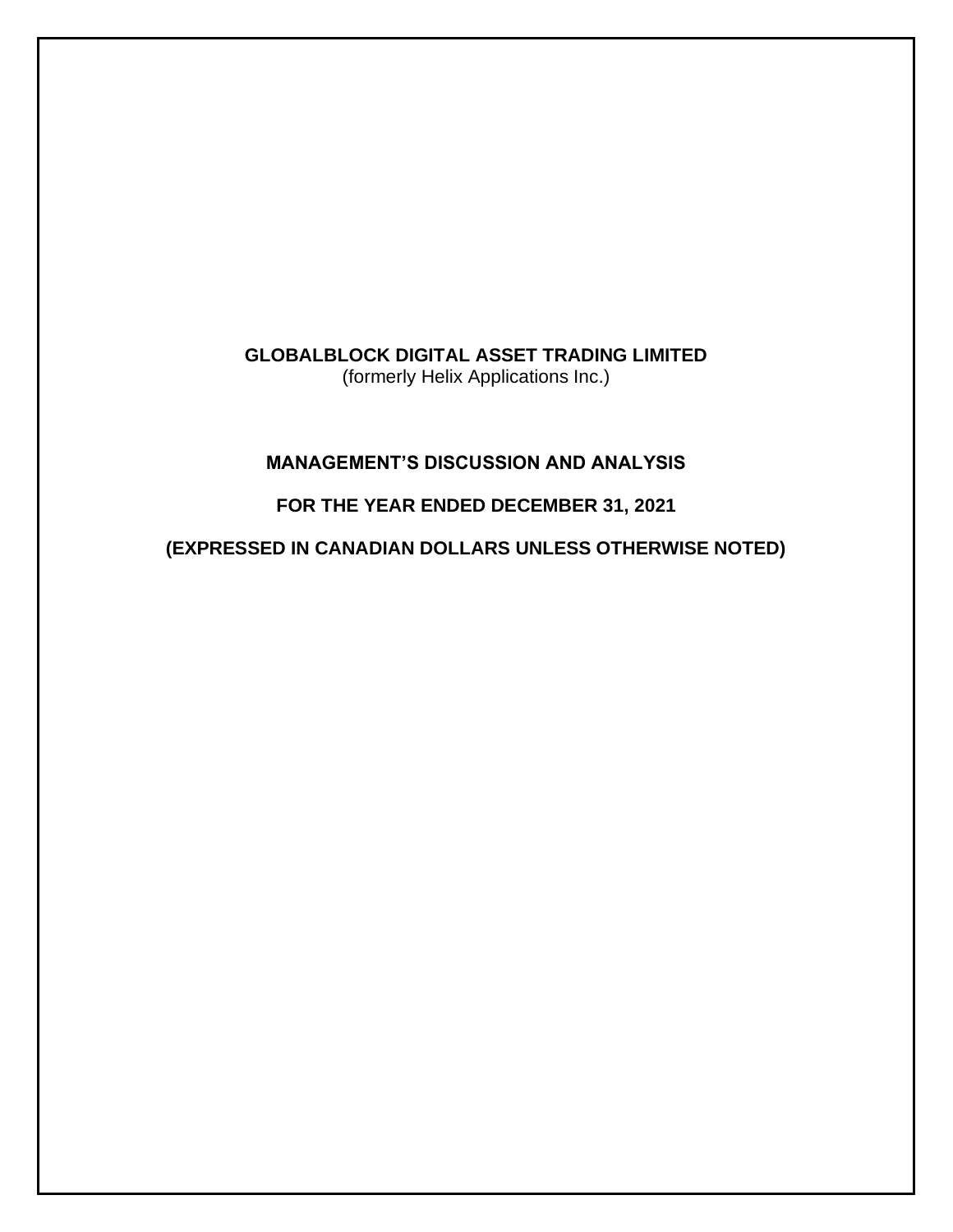### *Introduction*

*This Management's Discussion and Analysis ("MD&A") of the financial condition and results of the operations of GlobalBlock Digital Asset Trading Limited (formerly Helix Applications Inc.) (the "Company" or "GBDAT") constitutes management's review of the factors that affected the Company's financial and operating performance for the year ended December 31, 2021. This MD&A was written to comply with the requirements of National Instrument 51-102 – Continuous Disclosure Obligations. This discussion should be read in conjunction with the audited annual consolidated financial statements of the Company for the years ended December 31, 2021 and 2020, together with the notes thereto. Results are reported in Canadian dollars, unless otherwise noted. Information contained herein is presented as at May 30, 2022 unless otherwise indicated.*

*The Company applies International Financial Reporting Standards ("IFRS") as issued by the International Accounting Standards Board ("IASB") and interpretations issued by the IFRS Interpretations Committee ("IFRIC") in preparing the aforementioned financial statements of the Company.*

*For the purposes of preparing this MD&A, management, in conjunction with the Board of Directors of the Company (the "Board"), considers the materiality of information. Information is considered material if: (i) such information results in, or would reasonably be expected to result in, a significant change in the market price or value of the Company's common shares; (ii) there is a substantial likelihood that a reasonable investor would consider it important in making an investment decision; or (iii) it would significantly alter the total mix of information available to investors. Management, in conjunction with the Board, evaluates materiality with reference to all relevant circumstances, including potential market sensitivity.*

*Further information about the Company and its operations can be obtained from the offices of the Company or on SEDAR at [www.sedar.com](http://www.sedar.com/).*

#### *Cautionary Note Regarding Forward-Looking Information*

*This MD&A contains certain forward-looking information and forward-looking statements, as defined in applicable securities laws (collectively referred to herein as "forward-looking statements"). These statements relate to future events or the Company's future performance. All statements other than statements of historical fact are forward-looking statements. Often, but not always, forward-looking statements can be identified by the use of words such as "plans", "expects", "is expected", "budget", "scheduled", "estimates", "continues", "forecasts", "projects", "predicts", "intends", "anticipates" or "believes", or variations of, or the negatives of, such words and phrases, or statements that certain actions, events or results "may", "could", "would", "should", "might" or "will" be taken, occur or be achieved. Forwardlooking statements involve known and unknown risks, uncertainties and other factors that may cause actual*  results to differ materially from those anticipated in such forward-looking statements. The forward-looking *statements in this MD&A speak only as of the date of this MD&A or as of the date specified in such statement.*

*Inherent in forward-looking statements are risks, uncertainties and other factors beyond the Company's ability to predict or control. Please also make reference to those risk factors referenced in the "Risk Factors" section below. Readers are cautioned the assumptions underlying such statements may prove to be incorrect. Actual results and developments are likely to differ, and may differ materially, from those expressed or implied by the forward-looking statements contained in this MD&A.* 

*Forward-looking statements involve known and unknown risks, uncertainties and other factors that may cause the Company's actual results, performance or achievements to be materially different from any of its*  future results, performance or achievements expressed or implied by forward-looking statements. All *forward-looking statements herein are qualified by this cautionary statement. Accordingly, readers should not place undue reliance on forward-looking statements. The Company undertakes no obligation to update publicly or otherwise revise any forward-looking statements whether as a result of new information or future*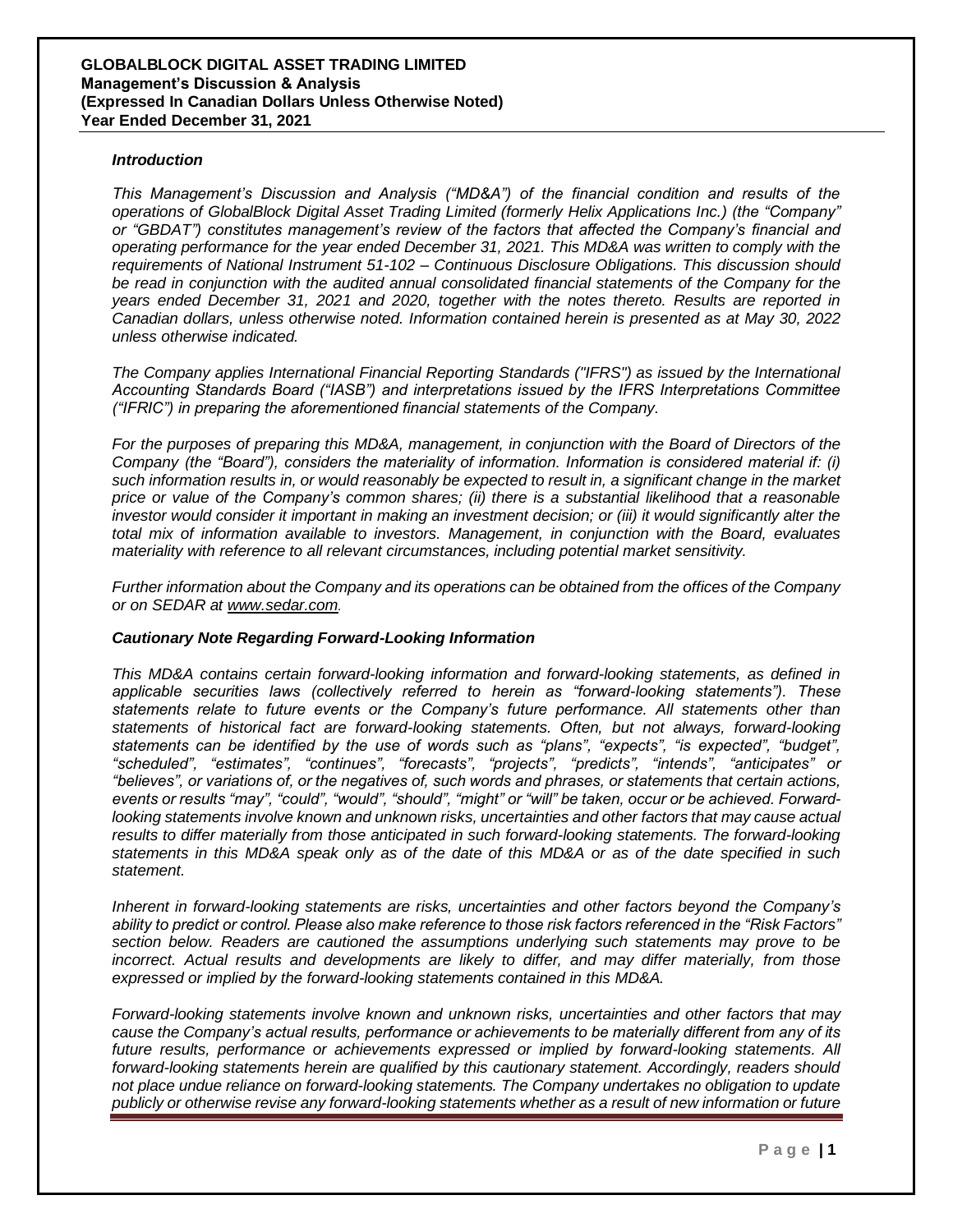*events or otherwise, except as may be required by law. If the Company does update one or more forwardlooking statements, no inference should be drawn that it will make additional updates with respect to those or other forward-looking statements, unless required by law.*

### **2021 Corporate Highlights and Subsequent Events**

In July 2021, the Company completed its acquisition of GlobalBlock Limited ("GlobalBlock UK" or "GB UK") (see "*GlobalBlock UK Acquisition"*), cementing the Company's focus and providing a roadmap for growth and development within the digital asset space. In addition, during the year ended December 31, 2021, the Company's highlights included:

- Raised \$3.0 million in April 2021 pursuant to a private placement of 2,000,000 shares at a price of \$1.50;
- Completion of name change to "GlobalBlock Digital Asset Trading Limited" in July 2021 in conjunction with the acquisition of GlobalBlock UK;
- GlobalBlock UK continued to increase its offering of digital assets where clients have the ability to invest in and trade across GlobalBlock UK's combined service offerings of telephone, online trading platform and mobile app; increasing from 80 digital assets in October 2021 to over 100 in November 2021;
- As at December 31, 2021, the Company had \$4.3 million in working capital (December 31, 2020 \$4.3 million) and cash on hand of \$3.1 million (December 31, 2020 - \$4.4 million); and
- Earned revenues of \$1,473,842, for the period from the acquisition of GlobalBlock UK (July 2021) until December 31, 2021; using cash in operations of \$3,618,084 and having a net loss for the year ended December 31, 2021 of \$36,155,525, inclusive of one-time transaction costs for the acquisition of GlobalBlock UK of \$2.3 million and goodwill impairment of \$31 million. The transaction costs were primarily related to the fair value of the finders' shares issued pursuant to the acquisition of GlobalBlock UK.

In March 2022, the Company announced the incorporation of GlobalBlock Europe UAB in the European Union jurisdiction of Lithuania, and the Company's transition to become a European based Virtual Asset Service Provider ("VASP"). Concurrently, the Company announced GB UK was withdrawing from the Financial Conduct Authority registration process in the UK and thereafter completed the transition of GB UK's business to GlobalBlock Europe UAB ("GlobalBlock Europe") (acting as a VASP in Europe) on May 25, 2022, with all clients transitioned to GlobalBlock Europe UAB at this time. The Company's services and offerings will all remain unchanged and a European Union base is expected to have greater potential growth in the long term.

### **Description of Business**

GBDAT is a publicly traded holding company (TSX Venture: BLOK) whose subsidiary, GlobalBlock Europe UAB [\(www.globalblock.eu\)](http://www.globalblock.eu/), is at this time a Lithuania based digital asset broker that provides a personalised telephone brokerage service, trading platform and mobile app. Established by an experienced team of financial services professionals, GlobalBlock Europe UAB acts as a trusted agent serving the digital asset needs of individuals, corporates, institutional financial firms and intermediaries, providing best execution trading and safe custody of digital assets.

The Company incorporated GlobalBlock Europe UAB and transitioned its digital asset broker business from GB UK and the United Kingdom to GlobalBlock Europe UAB and Lithuania, becoming an operational European based VASP on May 25, 2022. See the Company's May 25, 2022 press release for more information.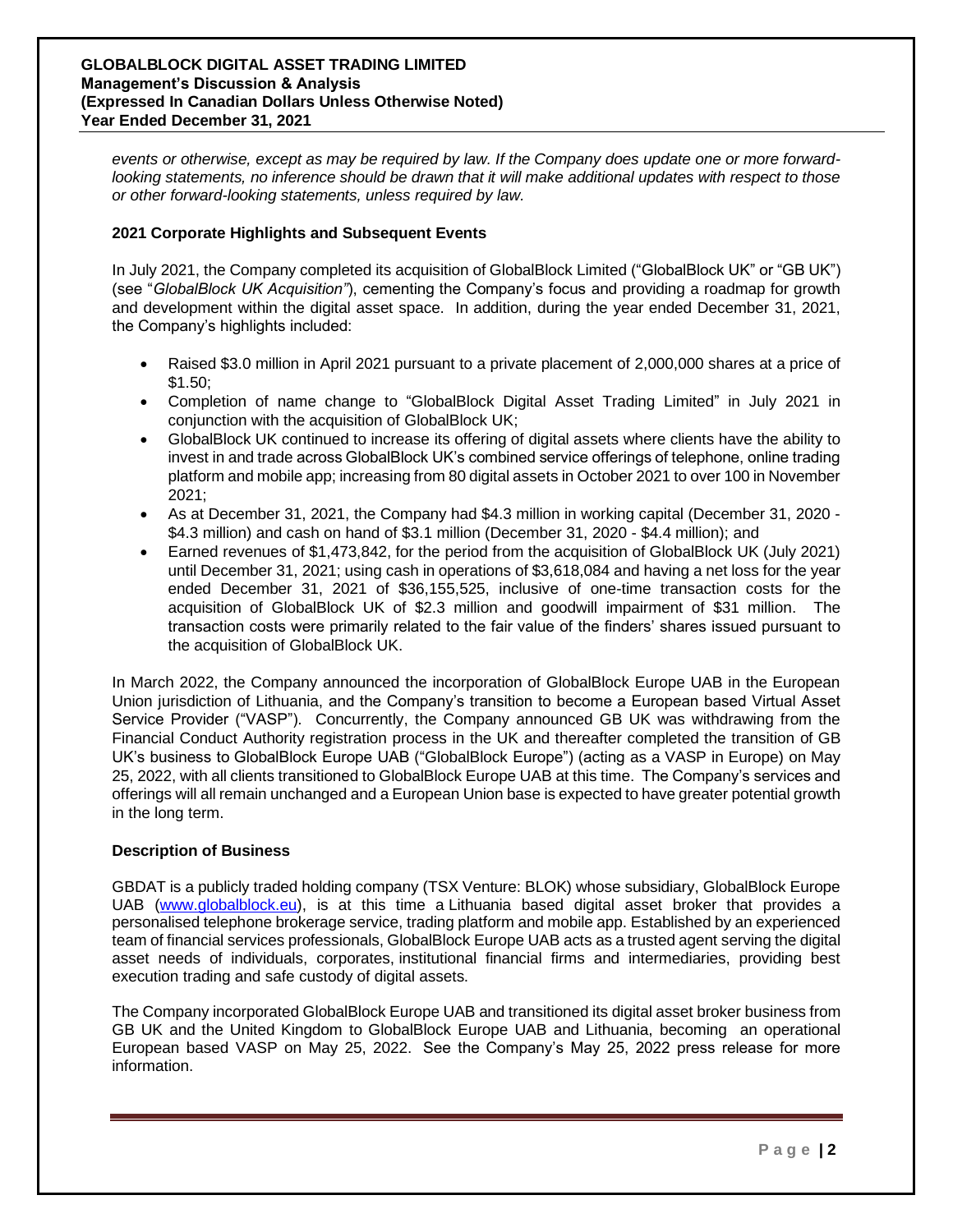### **Outlook**

The Company's focus has moved towards the development and adoption of digital assets, services and platforms. Recently, there has been an operational shift towards this business, its growing revenues and the exciting opportunity it presents. GlobalBlock Europe UAB offers over 100 digital assets to trade via the phone and secure messaging along with a mobile app and web-based platform. GlobalBlock Europe UAB is upgrading this technology, where it will own 100% of the IP for its new mobile app due to launch in H2 2022. Continuing momentum to build out the infrastructure to support growth in 2022, alongside maintaining its commitment to regulation, security and transparency will be key to leveraging the Company's marketing program. The "refreshingly human" campaign was rolled out as a soft launch in late 2021 and into 2022, and will be optimised and scaled up to coincide with the launch of the new mobile app. Further upgrades to this app are planned throughout H2 2022, enabling features that will mark GlobalBlock Europe UAB as a real differentiator in the digital asset ecosphere. Further product launches are in the pipeline, dependent upon regulatory attitude and guidance with regard to potential income streams such as decentralised finance (DeFi), staking and cryptocurrency node operation. The Company's brand and presence is growing substantially, with ever increasing exposure at key digital asset events and across targeted media channels. The team has extensive knowledge in digital assets and this is conferred to mainstream media outlets who regularly cover the Company in press articles, helping increase the business's share of voice.

The transition to the European entity was completed on May 25 2022, and the Company's focus will still remain on servicing its existing client base and increasing market share. As the regulatory regime in Europe develops with Market in Crypto Assets Regulation (MiCA) and its currently scheduled readiness for 2024, the Company has the goal of meeting those requirements and developing its European client base. There are unknown risks as to the details of MiCA and how this may affect the business.

### **GlobalBlock UK Transaction**

On July 19, 2021, the Company acquired 100% of the issued and outstanding shares of GlobalBlock UK by issuing 48,450,000 common shares (the "Consideration") to the owners of GB UK (the "Acquisition") at that time. GB UK is a wholly owned subsidiary of the Company. Those common shares are subject to a two year escrow of which 15% will be released from escrow six months after close and an additional 15% being released every three months thereafter. In addition, the Company issued 2,550,000 common shares as finders fees (the "Finders Fee").

The Consideration was issued to the founders of GlobalBlock UK who are now significant insiders of the Company and strongly aligned with the shareholders. In addition, as a result of the Acquisition, David Thomas was appointed a director and Chief Operating Officer of the Company, and Stuart Olley was appointed a director, replacing Jay Sujir.

The value of the Consideration shares is provisionally estimated at a value of \$0.82 per share, being the fair value on the close date of the Acquisition, for total consideration of \$39,729,000. The Finders Fee was valued at \$0.82 per share for a total cost of \$2,091,000, which was recorded as transaction costs in profit and loss. Also included in transaction costs is \$197,572 relating to transfer taxes paid in connection with the Acquisition.

Prior to completion of the Acquisition, the Company loaned GB UK £750,000 in April 2021. The loan was unsecured, bore interest at 10% and was to mature in one year.

The Company has determined the Acquisition is a business combination as the assets acquired and liabilities assumed constitute a business. The Acquisition was accounted for using the acquisition method of accounting, whereby the assets acquired and the liabilities assumed were recorded at their estimated fair value at the acquisition date.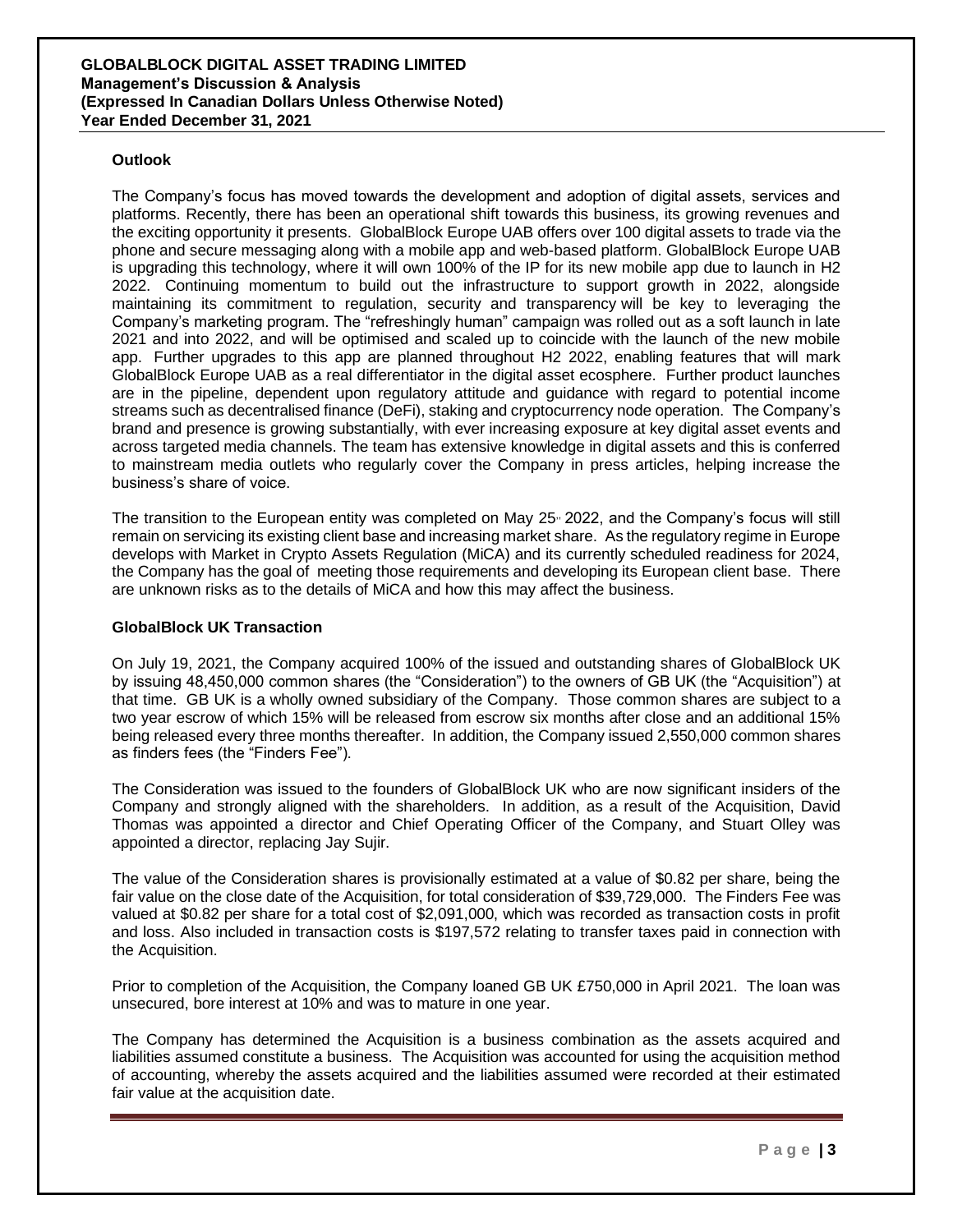| <b>Purchase consideration:</b>                 |                  |
|------------------------------------------------|------------------|
| 48,450,000 shares at \$0.82                    | \$<br>39,729,000 |
|                                                |                  |
| Fair value of assets and liabilities acquired: |                  |
| Cash                                           | 1,182,421        |
| Cash - held for clients                        | 1,720,771        |
| Other assets                                   | 59.285           |
| Digital assets                                 | 16,962,520       |
| Intangible assets                              | 3.392.233        |
| Goodwill                                       | 37.324.722       |
| Accounts payable and other current liabilities | (335, 195)       |
| Client deposits                                | (18, 405, 019)   |
| Deferred tax liability                         | (487,500)        |
| Loan due to GBDAT                              | (1,332,241)      |
|                                                | \$<br>39.729.000 |

The intangible assets include a value for the Company's customer list and branding and will be amortized over a period of 5 years and 3 years respectively. The resulting goodwill is attributable to the workforce and highly specialized nature of the acquired business and is not deductible for tax purposes.

### **Discussion of Operations**

### **Financial Performance**

The results for the three and twelve months ended December 31, 2021 are not comparable to the same periods in the prior year given the Acquisition in July 2021; prior to this date, GBDAT's operations primarily consisted of holding costs, such as legal, accounting and audit and general and administrative.

For the three and twelve months ended December 31, 2021, the Company incurred a net loss of \$32,472,636 (2020 - \$192,120) and \$36,155,525 (2020 - \$625,039) respectively. The trading loss for the three and twelve months ended December 31, 2021 was \$1,495,957 and \$3,016,089, respectively, and the significant components included the following:

|                 | 12 Months    | 3 Months     |                                                                                                                                                                                                                                             |
|-----------------|--------------|--------------|---------------------------------------------------------------------------------------------------------------------------------------------------------------------------------------------------------------------------------------------|
|                 | ended        | ended        |                                                                                                                                                                                                                                             |
|                 | Dec 31, 2021 | Dec 31, 2021 | Explanation                                                                                                                                                                                                                                 |
| Revenue         | \$1,473,842  | \$635,409    | Revenue earned from brokering services<br>since the Acquisition in July 2021<br>Includes over 2,300 trades, indicating an<br>$\blacksquare$<br>average value per trade for the period of<br>July - Dec 2021 of \$925                        |
|                 |              |              |                                                                                                                                                                                                                                             |
| Wages & payroll | \$1,597,991  | \$799,054    | Compensation includes new management<br>Team in UK included over 25 employees<br>in 2021, including a sales team prepared<br>for outreach                                                                                                   |
| General & admin | \$1,299,560  | \$610,389    | Includes legal, accounting and<br>audit<br>professional fees of \$770,225 which is<br>higher due in part to the Acquisition, as<br>well as ongoing assistance as the<br>additional<br>evaluates<br>Company<br>jurisdictions and compliance. |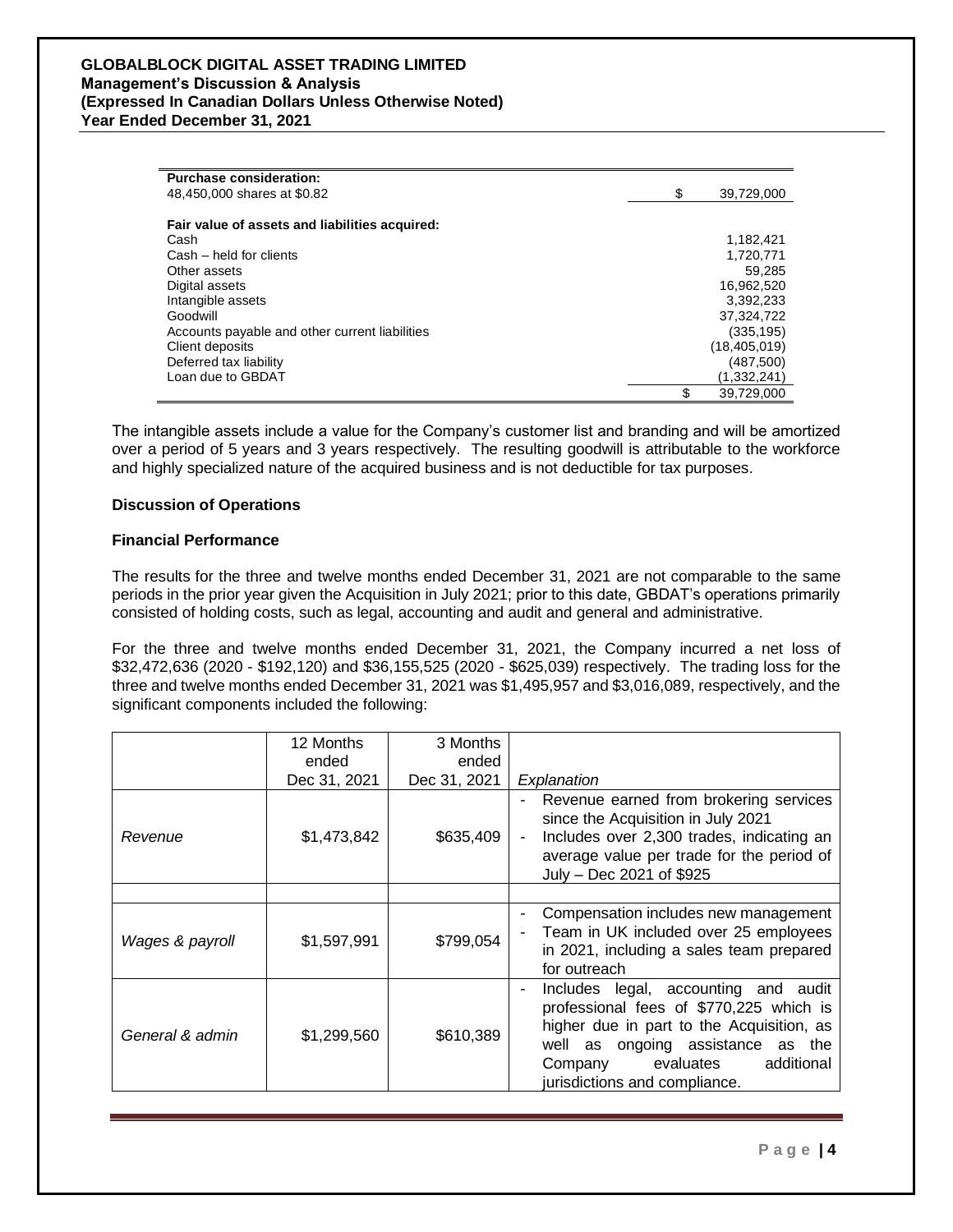|                         |           |           | Includes \$166,692 of IT operations to<br>support the platform and mobile app, as<br>relationship<br>as a customer<br>well<br>other<br>and<br>system<br>management<br>integrations<br>G&A also includes rent, insurance, listing<br>fees, and other administrative items |
|-------------------------|-----------|-----------|--------------------------------------------------------------------------------------------------------------------------------------------------------------------------------------------------------------------------------------------------------------------------|
| Sales & marketing       | \$534,132 | \$21,850  | Includes commission paid on brokering<br>۰<br>service revenue of \$155,080<br>Includes fees to update Company's<br>websites, branding, and media, and<br>development of marketing campaign                                                                               |
| Share-based<br>payments | \$557,527 | \$192,398 | Share-based payments relates to the<br>vesting of options granted throughout<br>2021                                                                                                                                                                                     |

Other items for the three and twelve months ended December 31, 2021 included:

- *Transaction costs (\$2,288,572)* This consists of one-time costs incurred in Q3 2021 related to the Acquisition, including transfer taxes of \$197,572 and the fair value of 2,550,000 shares issued as finders fees of \$2,091,000
- *Fair value adjustments \$205,118* this relates to fair value adjustments on the digital assets held and converted, which are collected as revenue for brokering services.
- *Impairment of intangible asset (\$150,000)* Management assessed the patents acquired, and in light of the Acquisition, determined there was significant uncertainty on the future recoverability of the value of the patents. The Company plans to maintain and continue to advance patents, subject to available resources and expertise.
- *Impairment of goodwill (\$30,995,130)* Management assessed the goodwill recorded in July 2021 of \$37,324,722 in connection with the Acquisition and due to the ongoing volatility in the macro markets, as well as the cryptocurrency industry, determined there was a decline in value from when the Company acquired GlobalBlock UK and accordingly, wrote the value of goodwill down to a carrying value of \$5,896,563. See Note 13 of the consolidated financial statements for the years ended December 31, 2021 and 2020 for further information.

# **Liquidity and Financial Position**

As at December 31, 2021, the Company held unrestricted cash of \$3,052,937 and had working capital of \$4,283,570. Included in working capital is \$1,545,674 of digital assets held on account of the Company, and approximately US\$250,000 on deposit with a counterparty which can be easily converted to cash should the Company need additional liquidity. For the year ended December 31, 2021, the Company used cash in operation of \$3,618,084, while cash used in investing activities was \$555,584, and cash provided by financing activities was \$2,820,191, primarily from the April 2021 private placement.

The Company's ability to continue as a going concern is dependent upon its ability to achieve profitable operations. The Company may need to obtain additional funding from loans or equity financings or through other arrangements. Although the Company has been successful in the past in obtaining financing, there is no assurance that it will be able to obtain adequate financing in the future or that such financing will be on terms advantageous to the Company.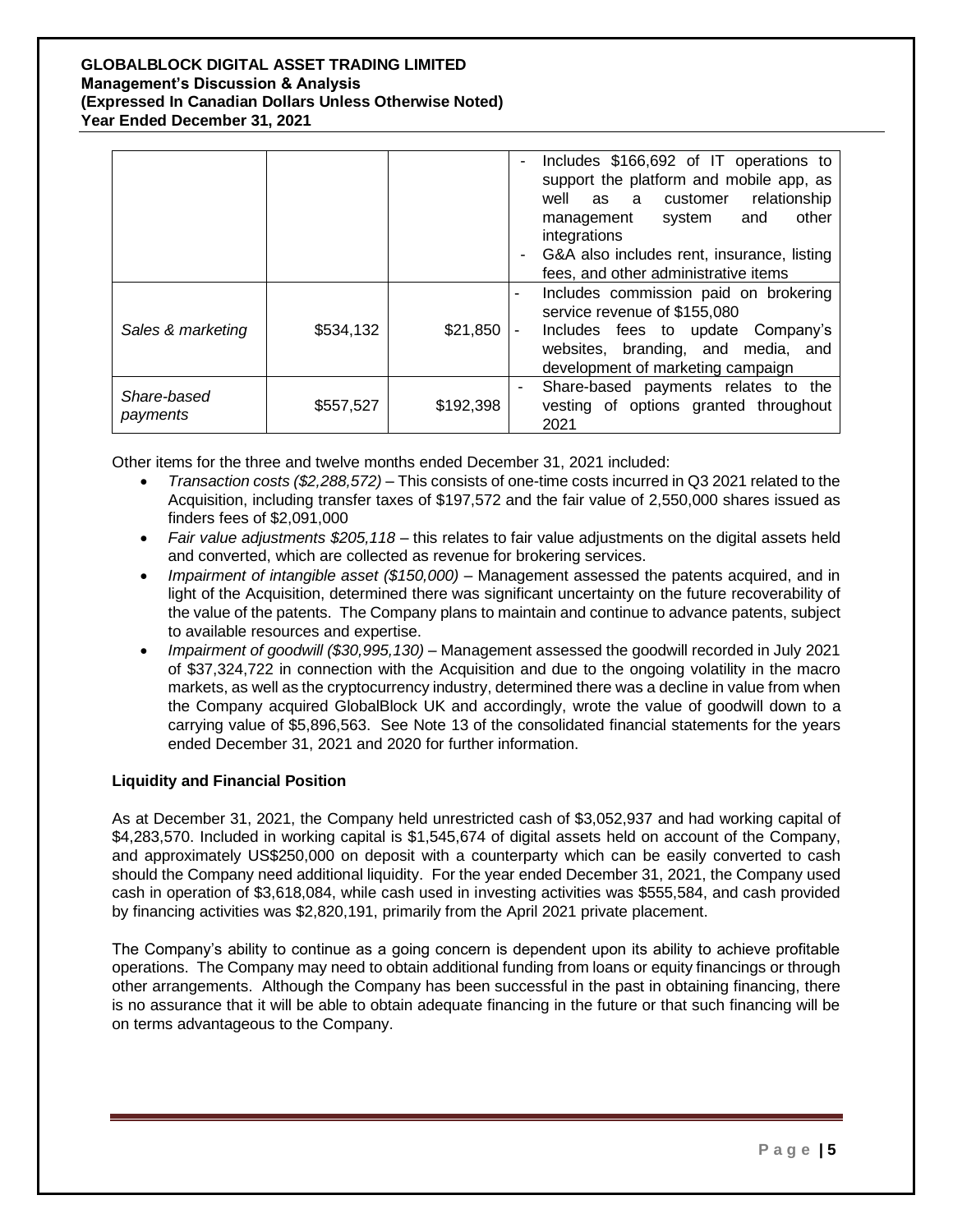### **Selected Annual & Quarterly Information**

|                                                                        | Year ended                   | <b>Year ended</b>       | Year ended                   |
|------------------------------------------------------------------------|------------------------------|-------------------------|------------------------------|
|                                                                        | December 31,                 | December 31,            | December 31,                 |
|                                                                        | 2021*                        | 2020                    | 2019                         |
| Revenue                                                                | \$1,473,842                  | \$nil                   | \$nil                        |
| Net income (loss)<br>Net income(loss) per share (basic and<br>diluted) | \$(36, 155, 525)<br>\$(0.47) | \$(625,039)<br>\$(0.01) | \$(14, 183, 778)<br>\$(0.21) |
|                                                                        | As at                        | As at                   | As at                        |
|                                                                        | December 31,                 | December 31,            | December 31,                 |
|                                                                        | 2021                         | 2020                    | 2019                         |
| Total assets                                                           | \$44,767,447                 | \$4,415,330             | \$4,923,017                  |
| <b>Current liabilities</b>                                             | \$31,454,997                 | \$71,305                | \$87,583                     |
| Long-term liabilities                                                  | \$363,837                    | \$nil                   | \$nil                        |

| <b>Three Months Ended</b> | <b>Revenues</b><br>(\$) | <b>Net Loss</b><br>(\$) | <b>Net Loss (Per</b><br>Share) (\$) |
|---------------------------|-------------------------|-------------------------|-------------------------------------|
| December 31, 2021*        | 635,409                 | (32, 472, 636)          | (0.61)                              |
| September 30, 2021*       | 838,433                 | (3,238,781)             | (0.03)                              |
| June 30, 2021             | nil                     | (198, 537)              | (0.00)                              |
| March 31, 2021            | nil                     | (245, 571)              | (0.00)                              |
| December 31, 2020         | nil                     | (192, 120)              | (0.00)                              |
| September 30, 2020        | nil                     | (93, 730)               | (0.00)                              |
| June 30, 2020             | nil                     | (161, 183)              | (0.00)                              |
| March 31, 2020            | nil                     | (178,006)               | (0.00)                              |

\*Significant increase due to Acquisition in July 2021 and impairment of goodwill for the period ended December 31, 2021. See note 13 of the consolidated financial statements for the year ended December 31, 2021 for further details on the impairment of goodwill.

# **Related Party Transactions**

The amounts in the table below are amounts recognized as expense related to directors and senior officers identified as key management personnel by the Company, which includes the directors, CEO, CFO, COO and T. Bullman, K. Thompson and P. Bullman. The following table is for the year ended December 31, 2021 and 2020:

|                                         | 2021 |         | 2020    |
|-----------------------------------------|------|---------|---------|
| Paid to the Company's CEO               | S    | 159.108 | 143.456 |
| Paid to the Company's COO               |      | 61,812  |         |
| Paid to a company controlled by the CFO |      | 159,375 | 7.500   |
| Paid to the Company's former CFO        |      |         | 100,000 |
| Paid to the Company's former executive  |      |         |         |
| chairman                                |      |         | 100,000 |
| Paid to key management of GB UK         |      | 185.436 |         |
|                                         |      |         |         |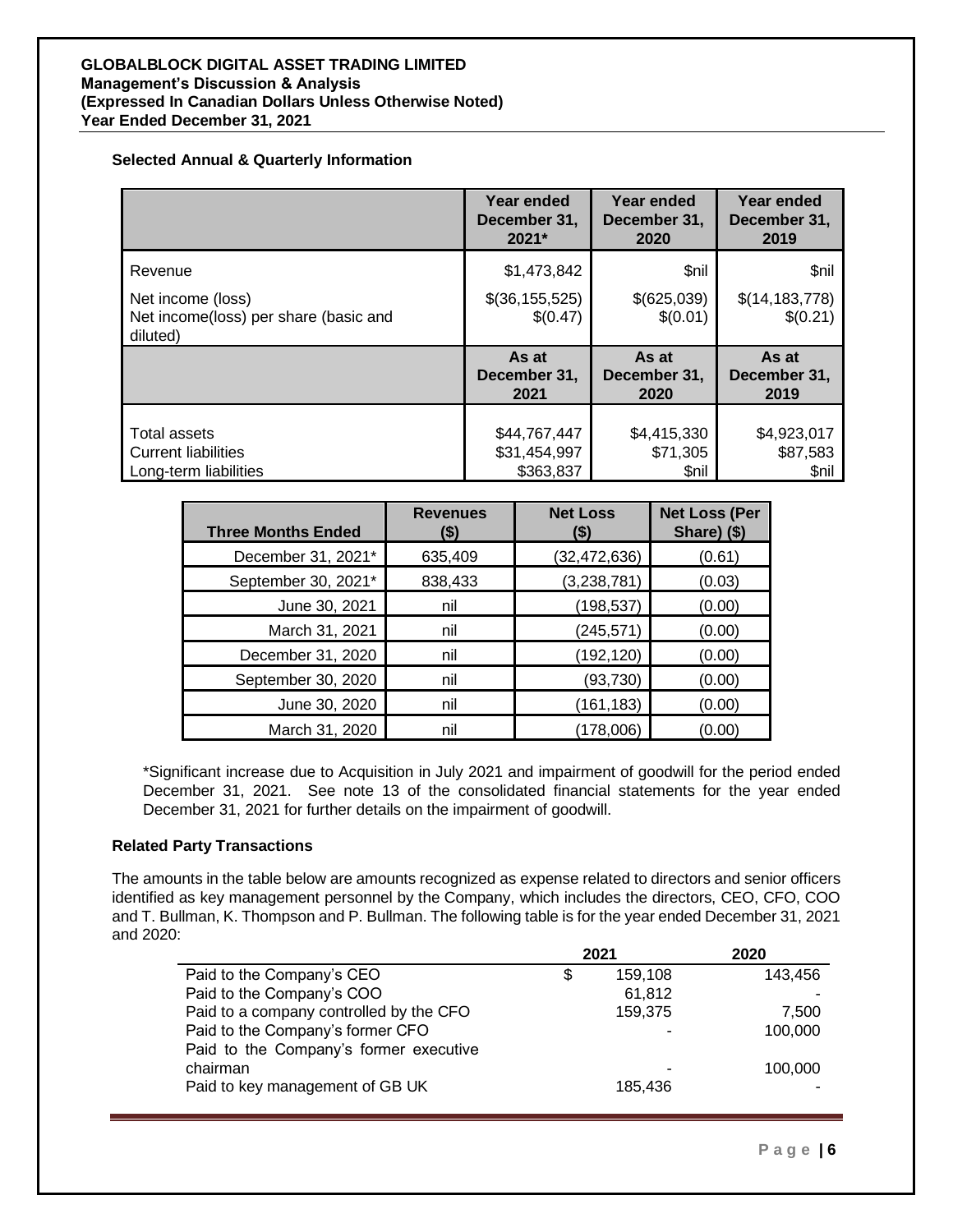| Paid to non-executive directors<br>Paid to a law firm which has a former | 59,250            | 50,000  |
|--------------------------------------------------------------------------|-------------------|---------|
| director as a partner<br>Rent paid to a company controlled by            | 69.240            | 25.895  |
| officers of the Company<br>Share-based compensation                      | 98.899<br>320,335 | 147,730 |

As at December 31, 2021, \$130,779 was due to related parties and included in accounts payable and accrued liabilities.

### **Off-Balance-Sheet Arrangements**

The Company does not have any off-balance-sheet arrangements that have, or are reasonably likely to have, a current or future effect on its results of operations or financial condition, including, without limitation, such considerations as liquidity, capital expenditures and capital resources that would be considered material to investors.

### **Share Capital**

As of the date of this MD&A, the Company had 104,948,741 issued and outstanding common shares and outstanding dilutive instruments as follows:

- i) 140,000 agent's options, \$1.50 exercise price, expiring in April 1, 2023
- ii) 650,525 options, \$0.95 exercise price, expiring June 5, 2023
- iii) 300,000 options, \$0.23 exercise price, expiring June 13, 2024
- iv) 1,330,000 options, \$0.82 exercise price, expiring July 22, 2026
- v) 1,000,000 options, \$0.95 exercise price, expiring August 9, 2026
- vi) 500,000 options, \$0.75 exercise price, expiring October 4, 2026.
- vii) 250,000 options, \$0.71 exercise price, expiring December 2, 2026
- viii) 250,000 options, \$0.34 exercise price, expiring March 14, 2027

In addition, as of the date of this MD&A, there are 33,915,000 shares in escrow to be released in tranches through to July 2023.

#### **Financial instruments and digital asset risk**

As at December 31, 2021, the Company's financial instruments consist of cash, cash held for clients, receivables, deposits, accounts payable and accrued liabilities and client deposits liability. At December 31, 2021, the carrying values of these instruments approximate their fair values given their short term nature.

The fair values of financial assets and financial liabilities are characterized using a hierarchy as follows:

Level 1 – quoted prices in active markets for identical assets or liabilities; Level 2 – inputs other than quoted prices included in Level 1 that are observable for the asset or liability, either directly (i.e. - as prices) or indirectly (i.e.: derived from prices); and Level 3 – inputs for the asset or liability that are not based on observable market data.

(ii) Credit risk

Credit risk is the risk of loss associated with a counterparty's inability to fulfil its payments obligations. The Company's maximum exposure to credit risk at the reporting date is the carrying value of cash and cash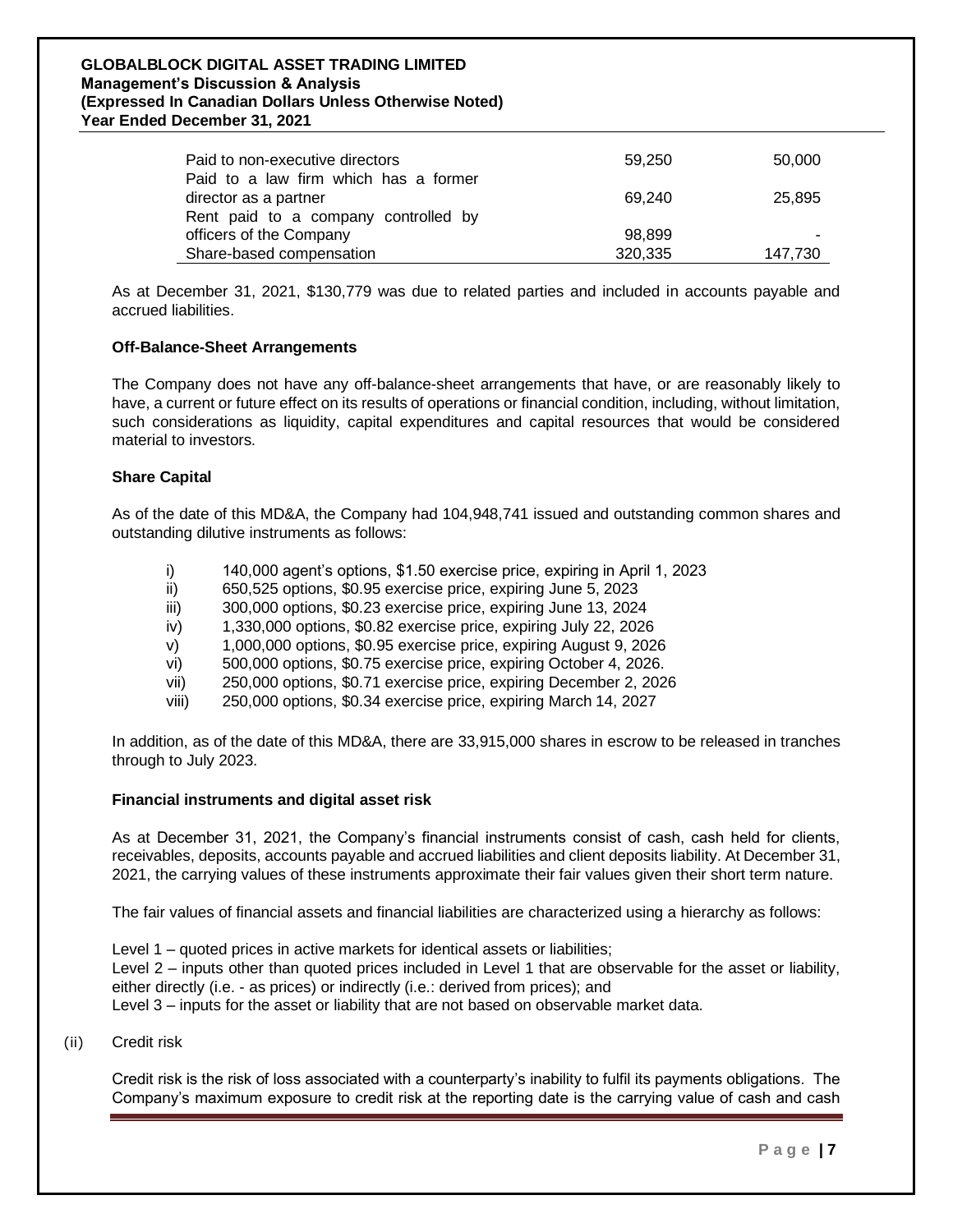on deposit with exchanges and third parties. The Company has no interest bearing debt. The Company manages its credit risk by using reputable financial institutions. Management believes that the credit risk concentration with respect to cash held at banks is remote since all cash is held with financial institutions of reputable credit.

The Company limits its credit risk of digital assets by placing these assets with counterparties on which the Company has performed internal due diligence procedures. The Company's ongoing due diligence procedures including procedures around on-boarding new counterparties which includes review of counterparty AML and KYC policies, review of market information specifically regarding various counterparties' security and solvency risk, and monitoring balance limits for each counterparty, as well as security processes around custodial private keys. The Company believe that these processes limit its exposure to credit risk with respect to its digital assets.

### (iii) Interest rate risk

Interest rate risk is the risk that the fair value or future cash flows of a financial instrument will fluctuate because of changes in market interest rates. As at December 31, 2021, the Company is not exposed to any significant interest rate risk.

(iv) Currency risk

Currency risk relates to the risk that the fair values or future cash flows of the Company's financial instruments will fluctuate because of changes in foreign exchange rates. Exchange rate fluctuations affect the portion of brokering fee revenues charged in fiat, and the costs that the Company incurs in its operations.

The majority of the Company's expenditures are incurred in the British pound, the functional currency of GlobalBlock UK. GlobalBlock UK most significant denomination of revenue is the British pound, however, it also collects revenue in US dollars, Euro and numerous digital assets. For the Canadian parent, GBDAT, the majority of expenses are incurred in Canadian dollars, which is also the currency in which the Company has historically raised capital and is the functional currency of the entity. While transactions in foreign currencies, and the fluctuation of foreign currencies to each entity's respective functional currency will impact the profitability of the Company, the Company seeks to minimize exposure to currency risk by ensuring revenues and expenses are in the same currency as much as possible.

As of December 31, 2021, the Company's is exposed to USD foreign exchange risk through the financial assets and liabilities denominated in USD with regards to the Company's subsidiary, GB UK. The net monetary position in USD by GB UK as at December 31, 2021 is US\$2,361,142 and a 10% change in the foreign exchange rate would cause a \$300,000 change in Company's net income before taxes.

(v) Liquidity risk

Liquidity risk is the risk that the Company will not be able to meet its obligations as they become due. The Company manages liquidity risk by maintaining cash balances to ensure that it is able to meet its short and long term obligations as and when they fall due. The Company manages cash projections centrally and regularly updates projections for changes in business forecasts and fluctuations caused by changes in digital asset prices and foreign exchange rates. All of the Company's liabilities are short term in nature and mature within 30 days of December 31, 2021.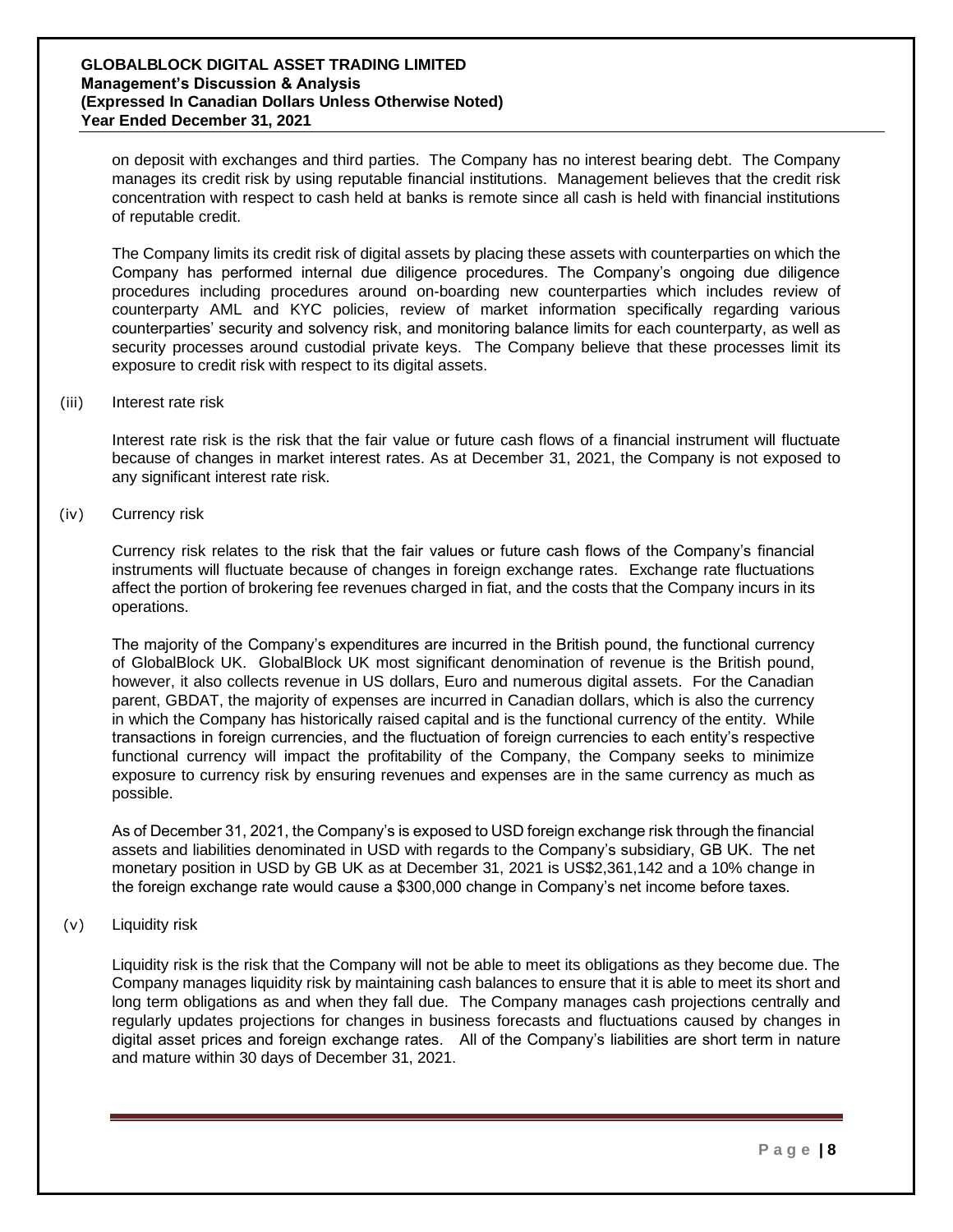### (vi) Digital asset risk

Digital asset prices are affected by various forces including global supply and demand, interest rates, exchange rates, inflation or deflation and global political and economic conditions, as well as general public sentiment. The Company maintains an investment in digital assets as a result of earning revenues denominated in cryptocurrencies which may be subject to significant changes in value and therefore exposed to market risk with the fluctuation in market prices, and in addition, the profitability of the Company is directly related to current and future demand for digital assets. The Company monitors this risk on a daily, weekly and monthly basis to make informed decisions on the degree of exposure the Company has to the volatility of the digital asset market.

### (vii) Counterparty risk

The Company holds customers' digital assets through self custody solutions, Company accounts with crypto asset exchanges and counterparties, and custodians. The Company's custody strategy is designed to support liquidity and efficient trading by ensuring digital assets are readily available to deploy in client requested trades, while ensuring the digital assets are also safeguarded against theft, hacks or security breaches. The Company continuously monitors its cash and digital asset balances maintained with its various counterparties, as well as monitors the counterparties themselves, evaluating their systems, controls, public disclosures, insurance, reputation and liquidity processes. Based on the Company's ongoing diligence of the counterparties, and the available digital assets that can be held, the Company prioritizes holding digital assets at counterparties with external evaluation of their controls (such as SOC reports), self custody cold storage solutions and counterparties which may offer insurance coverage in certain circumstances.

Digital assets are controllable by the possessor of both the unique public key and private key relating to the local or online digital wallet in which the digital assets are held. The networks require a public key relating to a digital wallet to be published when used in a spending transaction and, if private keys are lost or destroyed, this could prevent trading of the corresponding digital asset. Security breaches, computer malware, and computer hacking attacks have been a prevalent concern in the digital asset exchange markets. The Company has committed to securely store all digital assets it holds on behalf of its users and as such the Company may be liable to its users for losses arising from the theft or loss of user private keys. The Company has no reason to believe it will incur any expense associated with such potential liability because i) it has no known or historical experience of claims to use as a basis of measurement ii) it accounts for and continually verifies the amount of digital assets within its control and iii) it has established security around custodial private keys to minimize the risk of theft or loss.

### (viii) Permits and licenses

Certain operations of the Company and its operating subsidiaries, GlobalBlock UK and GlobalBlock Europe UAB, require licenses and permits from various governmental authorities. GlobalBlock UK previously acted as a digital asset broker in the United Kingdom under the consent of the Financial Conduct Authority in the United Kingdom until May 25, 2022. GlobalBlock Europe UAB was incorporated for the purpose of transitioning the digital asset broker business to Lithuania and becoming a European based Virtual Asset Service Provider (being a virtual currency depository wallet operator and virtual currency exchange operator). While this transition occurred on May 25, 2022, GlobalBlock Europe UAB is not a licensed financial services provider and is not supervised by the Bank of Lithuania. GlobalBlock Europe UAB is supervised by the Financial Crime Investigation Service under the Ministry of Interior of the Republic of Lithuania within the scope of the Law on Prevention of Money Laundering and Terrorist Financing of the Republic of Lithuania and other legislation stemming thereof.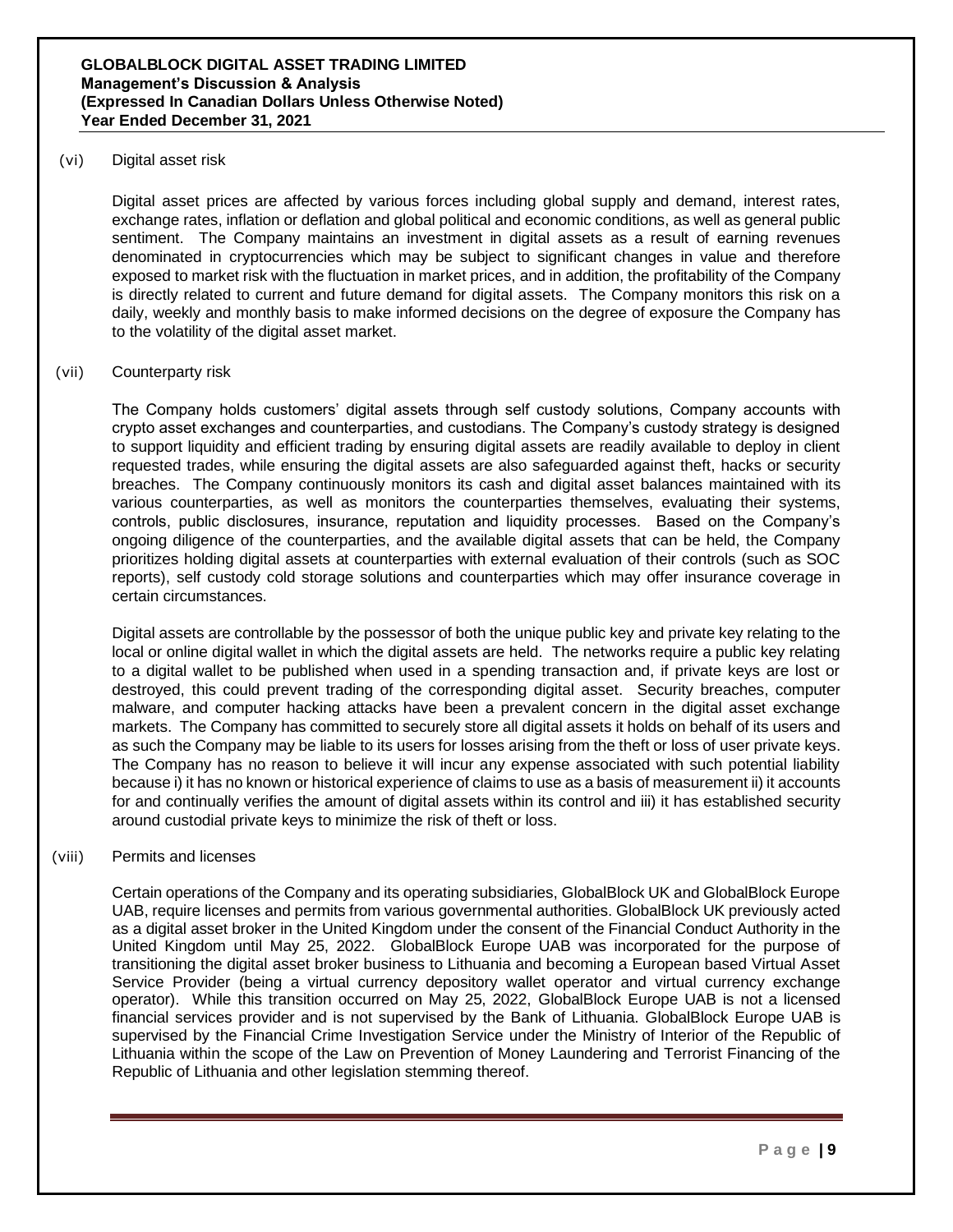Failure or delays in obtaining necessary approvals for licenses and permits, could have a materially adverse effect on the Company's financial condition and result of operations. Should GlobalBlock seek to expand its business, it will need to comply with the laws and regulations of each jurisdiction in which it carries on such business. There is no assurance that GlobalBlock (through its operating subsidiaries) will be able to comply with the laws and regulations of each jurisdiction in which it seeks to expand.

### **Custody and Safekeeping of digital currencies**

As of the date of this MD&A, GlobalBlock Europe, UAB only accepts United Kingdom, and Lithuania resident clients or customers for its digital asset broker or trading services. To be specific, measures (including comprehensive AML/KYC procedures) have been implemented to prevent residents in the provinces and territories of Canada and the United States from becoming clients or customers owing to regulatory restrictions. The Company aims to conduct business to the highest industry standards and within the constantly developing global, regulatory environment with regards to digital assets.

The Company holds clients' digital assets primarily through self-custody solutions including the Qredo platform (https://www.gredo.com/), cold storage, and the Company's accounts with exchanges and liquidity providers ("Trade Providers"). The Company's custody strategy is designed to support liquidity and efficient trading by ensuring digital assets are readily available to deploy in client requested trades, while ensuring digital assets are safeguarded against theft, hacks or security breaches.

The Company prioritizes holding digital assets with Qredo, however, the need for liquidity requires the Company to maintain accounts with exchanges, liquidity providers and hot and cold storage, and Qredo is currently limited in the breadth of currencies it supports. Private keys for hot and cold storage are maintained by officer and director of the Company, while third parties require various levels of authorizations, and where possible, multiple levels of authorization. Settlement procedures by the Company seek to minimize balances held at Trade Providers and ensure that digital assets are settled back within the Company's MPC wallet with Qredo, or where the digital asset is not yet supported by Qredo, the Company's cold storage, a single signatory solution, or at times, select Trade Providers that have robust security procedures, including implementation of MPC. The Company's Trade Providers are primarily located in United Kingdom and the United States and the Company has a due diligence program it maintains on an on-going basis, for all Trade Providers which includes assessing security, reputation, liquidity levels in applicable digital assets, capitalization, management and ownership, internal control and operational practices, as well as legal and regulatory status. The Company maintains certain IT security protocols to ensure secure access and oversight of Trade Providers and the Company platform to ensure appropriate movement of digital assets.

GlobalBlock UK primarily held client assets through the Qredo custodian platform, with 32% of the value of digital assets held at December 31, 2021 held at Qredo, a further 30% held in at CEX.io and 14% at B2C2, both being Trade Providers, and 14% held with the Company's hot and cold storage solution. Qredo, CEX.io and B2C2 are not Canadian or foreign financial institutions and do not have SOC2 attribution, however, Qredo received SOC1 attribution in March 2022. The Company is not aware of any security breaches, computer malware, and computer hacking attacks with Qredo, B2C2 or CEX.io. The Company is unaware of any related parties between itself and Qredo, CEX.io and B2C2, which are based in London, United Kingdom and utilize multi-signature, MPC (multi-party computation), decentralised storage protocol. Qredo currently provides US\$5 million equivalent of insurance per wallet and accepts an ever growing list of digital assets with more being added, on a frequent basis. CEX.io and B2C2 do not provide specific insurance coverage as far as the Company is aware. The Company does not maintain any other insurance and there is no certainty that any insurance claim made to Qredo in the event of theft or a breach would be successful.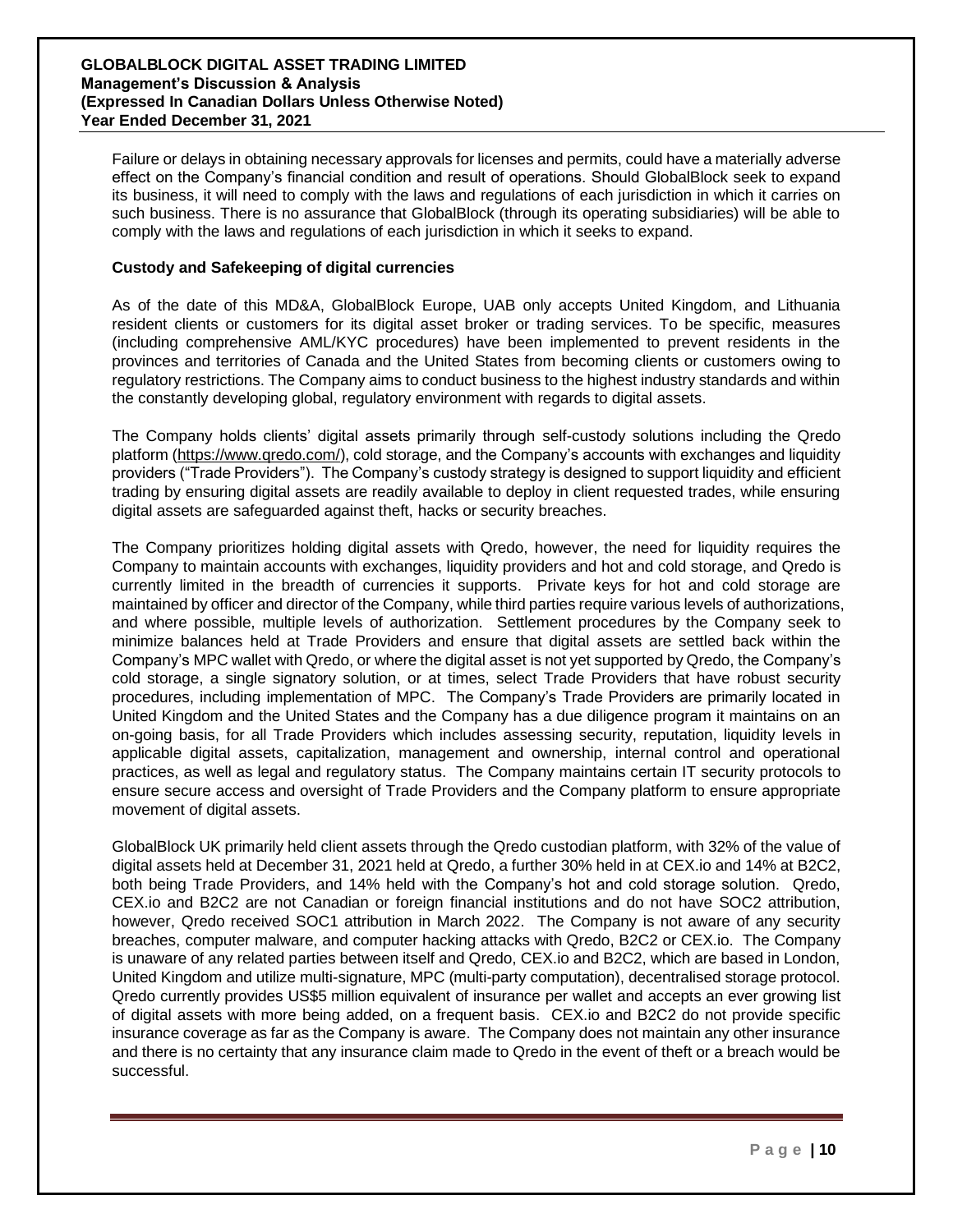### **Significant Accounting Judgments and Estimates**

The preparation of financial statements in accordance with IFRS requires management to make estimates and assumptions that affect the reported amounts of assets and liabilities and disclosure of contingent assets and liabilities at the date of the financial statements, and the reported amounts of revenues and expenses during the reporting period. The determination of estimates requires the exercise of judgment based on various assumptions and other factors, such as historical experience and current and expected economic conditions. Actual results may differ from these estimates. See Note 3 of the consolidated financial statements for the year ended December 31, 2021 for a detailed discussion of significant estimates and critical judgements.

### **Risks Factors**

### *Permits and licenses*

Certain operations of the Company and its operating subsidiaries, GlobalBlock UK and GlobalBlock Europe UAB, require licenses and permits from various governmental authorities. GlobalBlock UK operated as a digital asset broker in the United Kingdom under the consent of the Financial Conduct Authority in the United Kingdom until May 25, 2022. GlobalBlock Europe UAB was incorporated for the purpose of transitioning the digital asset broker business to Lithuania and becoming a European based Virtual Asset Service Provider (being a virtual currency depository wallet operator and virtual currency exchange operator). While this transition occurred on May 25, 2022, GlobalBlock Europe UAB is not a licensed financial services provider and is not supervised by the Bank of Lithuania. GlobalBlock Europe UAB is supervised by the Financial Crime Investigation Service under the Ministry of Interior of the Republic of Lithuania within the scope of the Law on Prevention of Money Laundering and Terrorist Financing of the Republic of Lithuania and other legislation stemming thereof.

Failure or delays in obtaining necessary approvals for licenses and permits, could have a materially adverse effect on the Company's financial condition and result of operations. Should GlobalBlock seek to expand its business, it will need to comply with the laws and regulations of each jurisdiction in which it carries on such business. There is no assurance that GlobalBlock (through its operating subsidiaries) will be able to comply with the laws and regulations of each jurisdiction in which it seeks to expand.

### *Management experience and dependence on key personnel, employees and third party providers*

The Company's success is currently largely dependent on the performance of its directors and officers, and key management and employees of its operating subsidiaries. The management team and key employees have specialized expertise within the cryptocurrency industry. The experience of these individuals is a factor which will contribute to the Company's continued success and growth. The amount of time and expertise expended on the Company's affairs by each of its management team, key management and employees of its operating subsidiaries and the directors will vary according to the Company's needs. The loss of any of these individuals could have a material detrimental impact on the Company's business. The Company does not intend to acquire any key man insurance policies for any of its current executives and key employees, and therefore there is a risk that the death or departure of any key member of management, a director, or employee or consultant could have a material adverse effect on the Company's future. Investors who are not prepared to rely on the Company's management team and board of directors should not invest in the Company's securities.

### *Competition from other digital asset / cryptocurrency companies*

In the cryptocurrency industry, there exist multiple exchanges and brokers offering online trading and wallets. In contrast, the Company (through its operating subsidiaries) delivers best execution for every customer by providing a more personalised platform whereby customers are able to gain access through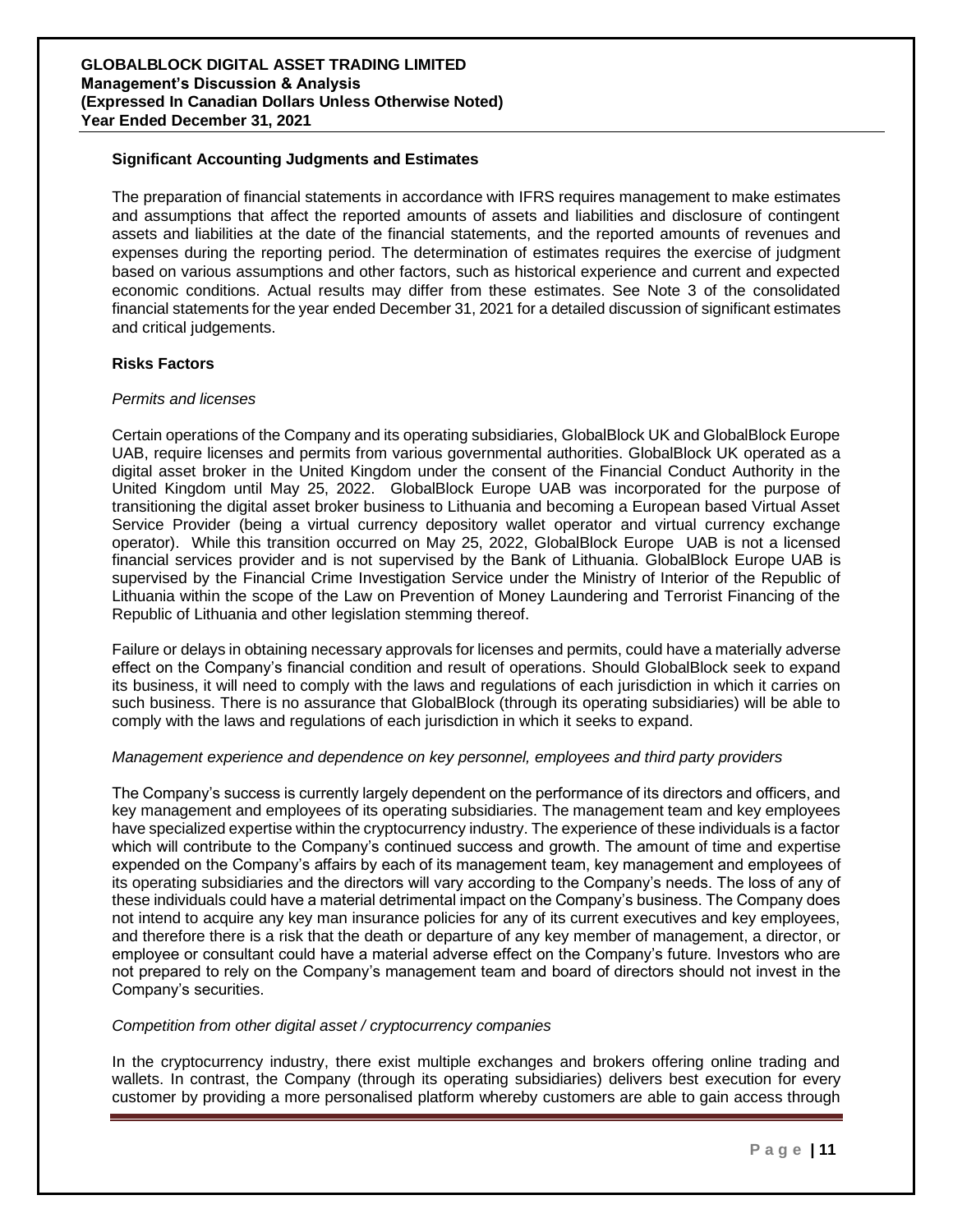the telephone brokerage service, trading platform and mobile app of the Company's operating subsidiaries. Other market participants in the cryptocurrency industry include investors and speculators, retail users transacting in cryptocurrencies, and service companies that provide a variety of services including buying, selling, payment processing and storing of cryptocurrencies.

*There are material risks and uncertainties associated with the Company's anti-money-laundering ("AML"), "know your customer" ("KYC") and other protocols to detect and deter illegal activity on the Company's platforms*

The Company seeks to implement and maintain anti-money-laundering, "know your customer" and other policies and procedures that are consistent with applicable United Kingdom and non-UK law and regulation and with financial services industry best practices. Nonetheless, the Company may not be able to prevent illegal activity from occurring on or through its platforms, including the unauthorized use of a validly opened account. The use of cryptocurrencies or other digital assets for illegal purposes on or through the Company's platforms, or allegations or investigations with respect to potential such use, could result in significant legal and financial exposure to the Company and damage to the Company's reputation. Similarly, failure to meet applicable AML/KYC legal and regulatory requirements could result in regulatory fines, sanctions or restrictions, which in each case could materially and adversely affect the Company's reputation, financial condition, trading execution, and asset value and the value of any investment in the Company. Furthermore, the Company will use and rely on third-party service providers to complete key aspects of AML/KYC screenings. Although the Company will perform due diligence on such providers, there can be no assurance that in all events such providers will detect all potential illegal activity or comply with all aspects of applicable law and regulation. If such a provider were to fail to perform to agreed standards or maintain full compliance, it could have a material and adverse effect on the Company's business and operations.

*The Company's use of proprietary and non-proprietary software, data and intellectual property may be subject to substantial risk*

The Company's investment strategy may rely heavily on the use of proprietary and non-proprietary software, data and intellectual property of the Company and third parties in the digital asset sector. The reliance on this technology and data is subject to a number of important risks. First, the operation of any element of the cryptocurrencies or digital assets network or any other electronic platform may be severely and adversely affected by the malfunction of its technology and the technology of third parties. For example, an unforeseen software or hardware malfunction could occur as a result of a virus or other outside force, or as result of a design flaw in the design and operation of the network or platform. Furthermore, if the Company's software, hardware, data or other intellectual property is found to infringe on the rights of any third party, the underlying value of the assets of the Company could be materially and adversely affected. Cybersecurity breaches and other systems and technology problems may materially and adversely affect the Company.

### *Additional Funding Requirements*

Further expansion of the Company's business outside of the United Kingdom, will require additional capital; and the ongoing costs of operations may not generate positive cash flow for the near or long term. There is no assurance that the Company will be successful in obtaining the required financing for these or other purposes, including for general working capital. The Company's ability to secure any required financing to sustain operations will depend in part upon prevailing capital market conditions and business success. There can be no assurance that the Company will be successful in its efforts to secure any additional financing or additional financing on terms satisfactory to management. If additional financing is raised by issuance of additional shares from treasury, control may change and shareholders may suffer dilution. If adequate funds are not available, or are not available on acceptable terms, the Company may be required to scale back its current business plan or cease operating.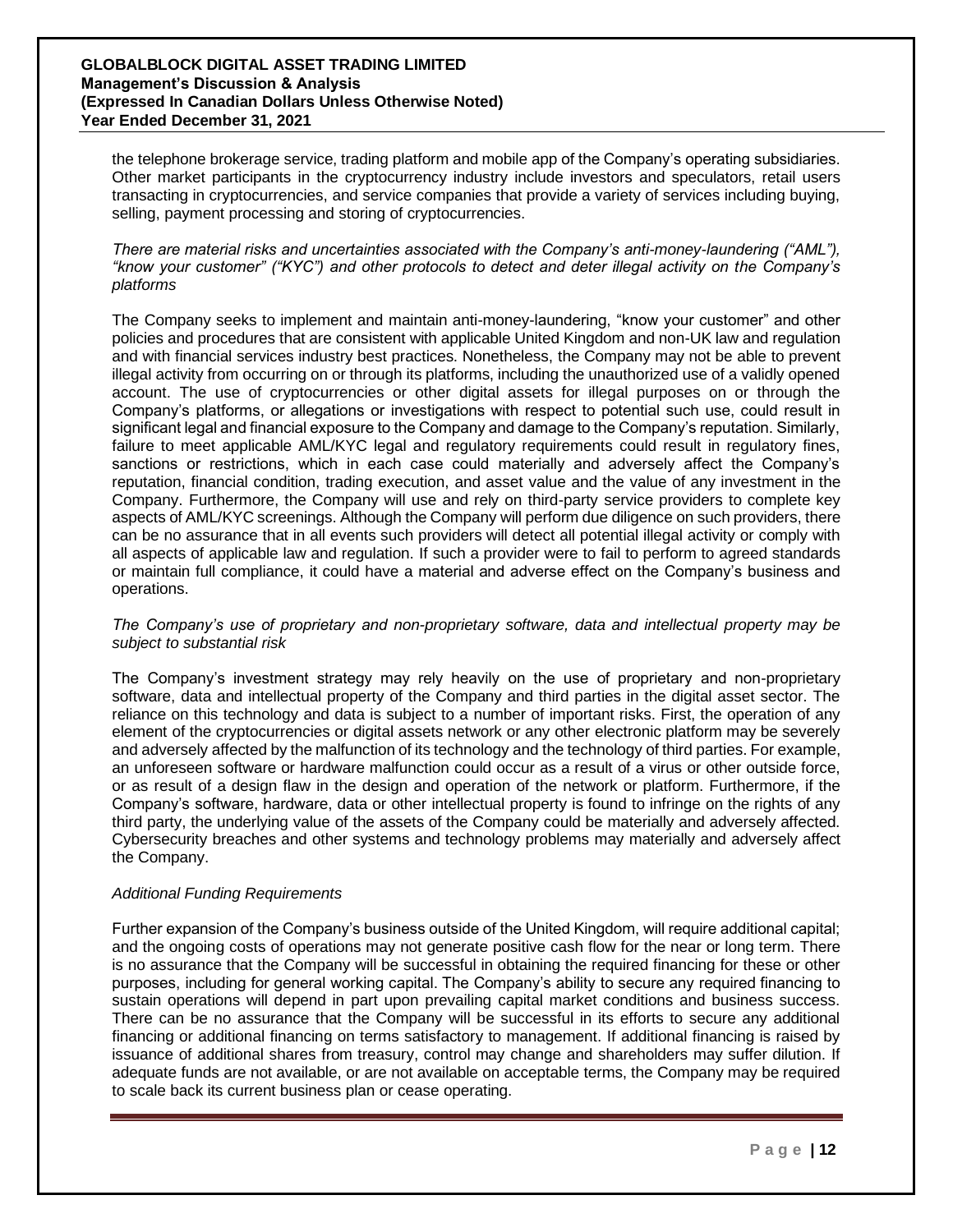### *Market Risk for Securities*

There can be no assurance that an active trading market for the Company's shares will be sustained. The market price for the Company's shares may be subject to wide fluctuations. Factors such as government regulation, cryptocurrency price fluctuations, share price movements of peer companies and competitors, as well as overall market movements, may have a significant impact on the market price of the Company's securities. The stock market has from time to time experienced extreme price and volume fluctuations, which have often been unrelated to the operating performance of particular companies.

### *Foreign Exchange Risk*

The Company is a Canadian company, and most of its fund raising is done in Canadian dollars. Most of the expenses and revenues of the Company's subsidiaries are denominated in British Pounds or Euro. As a result, the Company is subject to foreign exchange risks relating to the relative value of the British Pound or Euro as compared to the Canadian dollar.

### *Limited operating history*

The Company (and its operating subsidiaries) has a relatively limited history of operations in the digital asset / cryptocurrency sector. The Company (and its operating subsidiaries) will be subject to many risks common to start-up enterprises and its viability must be viewed against the background of the risks, expenses and problems frequently encountered by companies in the early stages of development in new and rapidly evolving markets such as the digital asset / cryptocurrency market. This includes, without limitation, under-capitalization, cash shortages, limitations with respect to personnel, and lack of revenues and/or other resources (financial or otherwise). The Company does not generate significant revenue from operations, and there is no assurance that it will develop its business profitably, and the likelihood of success of the Company must be considered in light of the Company's early stage of operations. There is no assurance that the Company will be successful in achieving a return on shareholders' investment.

### *Changes in the value of digital assets / cryptocurrencies may affect trading*

The markets for digital assets / cryptocurrencies have experienced much larger fluctuations than other markets, and there can be no assurances that erratic swings in price will slow in the future. In the event that the price of cryptocurrency declines, the value of an investment in the Company will likely decline. Several factors may affect the price and volatility of cryptocurrency including, but are not limited to: (i) global cryptocurrency demand, depending on the acceptance of cryptocurrency by retail merchants and commercial businesses; (ii) the perception that the use and holding of cryptocurrency is safe and secure, and the related lack of or inconsistency in regulatory restrictions, particularly across various jurisdictions; (iii) conversely, heightened regulatory measures restricting the use of cryptocurrency as a form of payment or the purchase of cryptocurrency; (iv) investor's expectations with respect to the rate of inflation; (v) interest rates; (vi) currency exchange rates, including exchange rates between cryptocurrency and fiat currency; (vii) fiat currency withdrawal and deposit policies on cryptocurrency exchanges and liquidity on such cryptocurrency exchanges; (viii) interruption of services or failures of major cryptocurrency exchanges; (ix) general governmental monetary policies, including trade restrictions, currency revaluations; (x) global or regional political, economic or financial events and situations, including increased threat or terrorist activities; and/or (xi) self-fulfilling expectations of changes in the cryptocurrency market. As well, momentum pricing is typically associated with assets whose valuation, as determined by the investing public, accounts for anticipated future appreciation in value. Momentum pricing of cryptocurrency may result in speculation regarding future appreciation in the value of cryptocurrency. As a result, changing investor confidence could adversely affect an investment in the Company.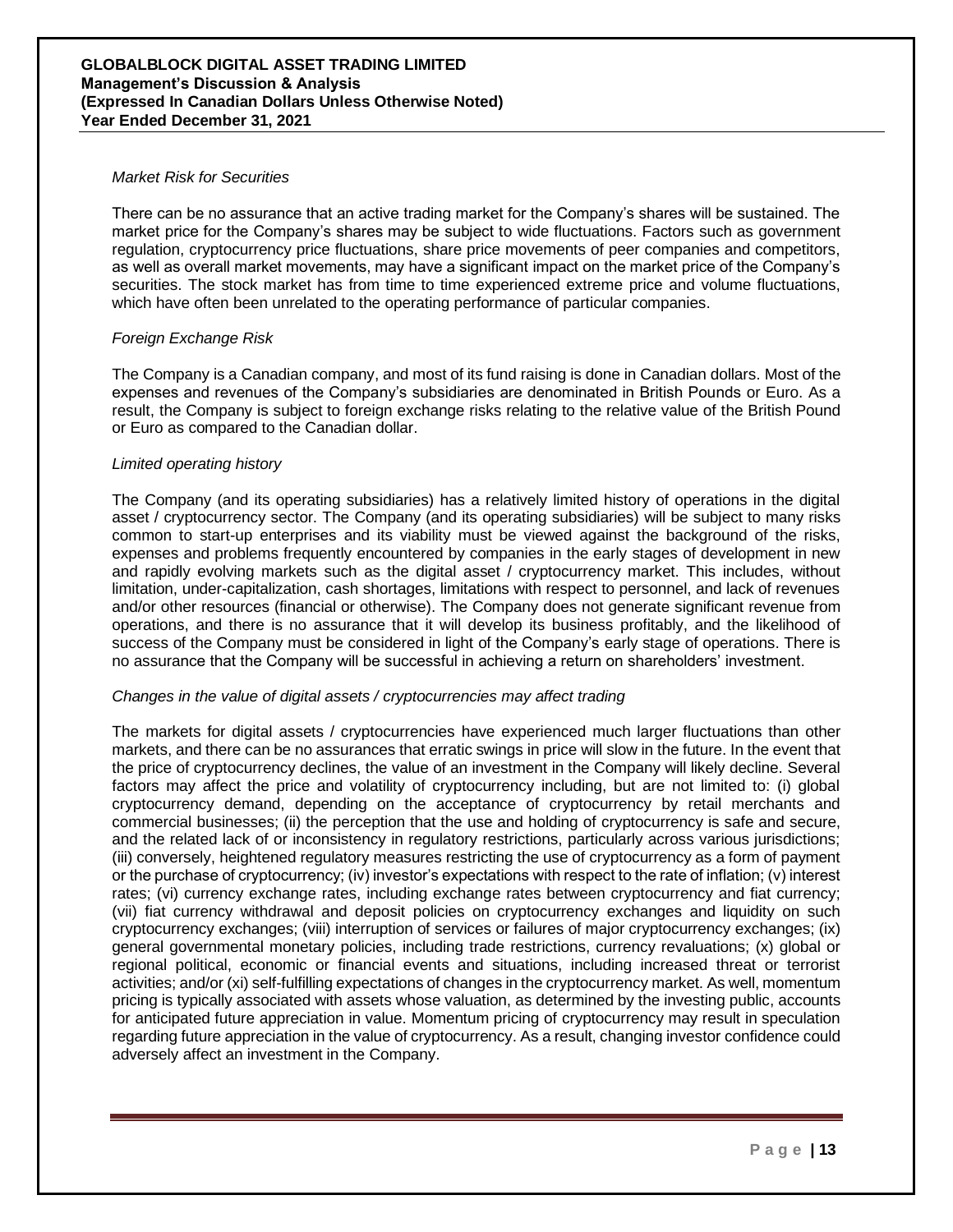*The further development and acceptance of the cryptographic and algorithmic protocols governing the issuance of and transactions in digital assets / cryptocurrencies is subject to a variety of factors that are difficult to evaluate*

The use of digital assets / cryptocurrencies to, among other things, buy and sell goods and services and complete other transactions, is part of a new and rapidly evolving industry that employs digital assets based upon a computer-generated mathematical and/or cryptographic protocol. The growth of this industry in general, and the use of cryptocurrencies in particular, is subject to a high degree of uncertainty, and the slowing, or stopping of the development or acceptance of developing protocols may adversely affect the Company's operations. The factors affecting the further development of the industry, include, but are not limited to:

- Continued worldwide growth in the adoption and use of digital assets / cryptocurrencies;
- Governmental and quasi-governmental regulation of cryptocurrencies and their use, or restrictions on or regulation of access to and operation of the network or similar cryptocurrency systems;
- Changes in consumer demographics and public tastes and preferences;
- The maintenance and development of the open-source software protocol of the network;
- The availability and popularity of other forms or methods of buying and selling goods and services, including new means of using fiat currencies;
- General economic conditions and the regulatory environment relating to digital assets; and
- Negative consumer sentiment and perception of digital assets / cryptocurrencies generally.

### *Acceptance and/or widespread use of digital assets / cryptocurrency is uncertain*

Currently, there is relatively small use of digital assets/ cryptocurrencies in the retail and commercial marketplace in comparison to relatively large use by speculators, thus contributing to price volatility that could adversely affect the Company's operations, investment strategies, and profitability. As relatively new products and technologies, cryptocurrency has not been widely adopted as a means of payment for goods and services by major retail and commercial outlets. Conversely, a significant portion of cryptocurrency demand is generated by speculators and investors seeking to profit from the short-term or long-term holding of cryptocurrencies. The relative lack of acceptance of cryptocurrencies in the retail and commercial marketplace limits the ability of end users to use them to pay for goods and services. A lack of expansion by cryptocurrencies into retail and commercial markets, or a contraction of such use, may result in increased volatility or a reduction in their market prices, either of which could adversely impact the Company's business.

### *Misuse of cryptocurrencies and malicious actors*

Since the existence of cryptocurrencies, there have been attempts to use them for speculation or malicious purposes. Although lawmakers increasingly regulate the use and applications of cryptocurrencies, and software is being developed to curtail speculative and malicious activities, there can be no assurances that those measures will sufficiently deter those and other illicit activities in the future. Advances in technology could lead to a malicious actor being able to alter the blockchain on which cryptocurrency transactions rely. In such circumstances, the malicious actor could control, exclude or modify the ordering of transactions, or generate new cryptocurrency or transactions using such control. Such changes could adversely affect an investment in the Company.

#### *The emergence of DeFi subjects us to evolving risks and uncertainties*

We have held and may at any point hold investments in select DeFi protocols, both for the company and on behalf of some professional clients. These protocols achieve their investment purposes through selfexecuting smart contracts that allow users to invest crypto assets in a pool from which other users can borrow without requiring an intermediate party to facilitate these transactions. These investments effectively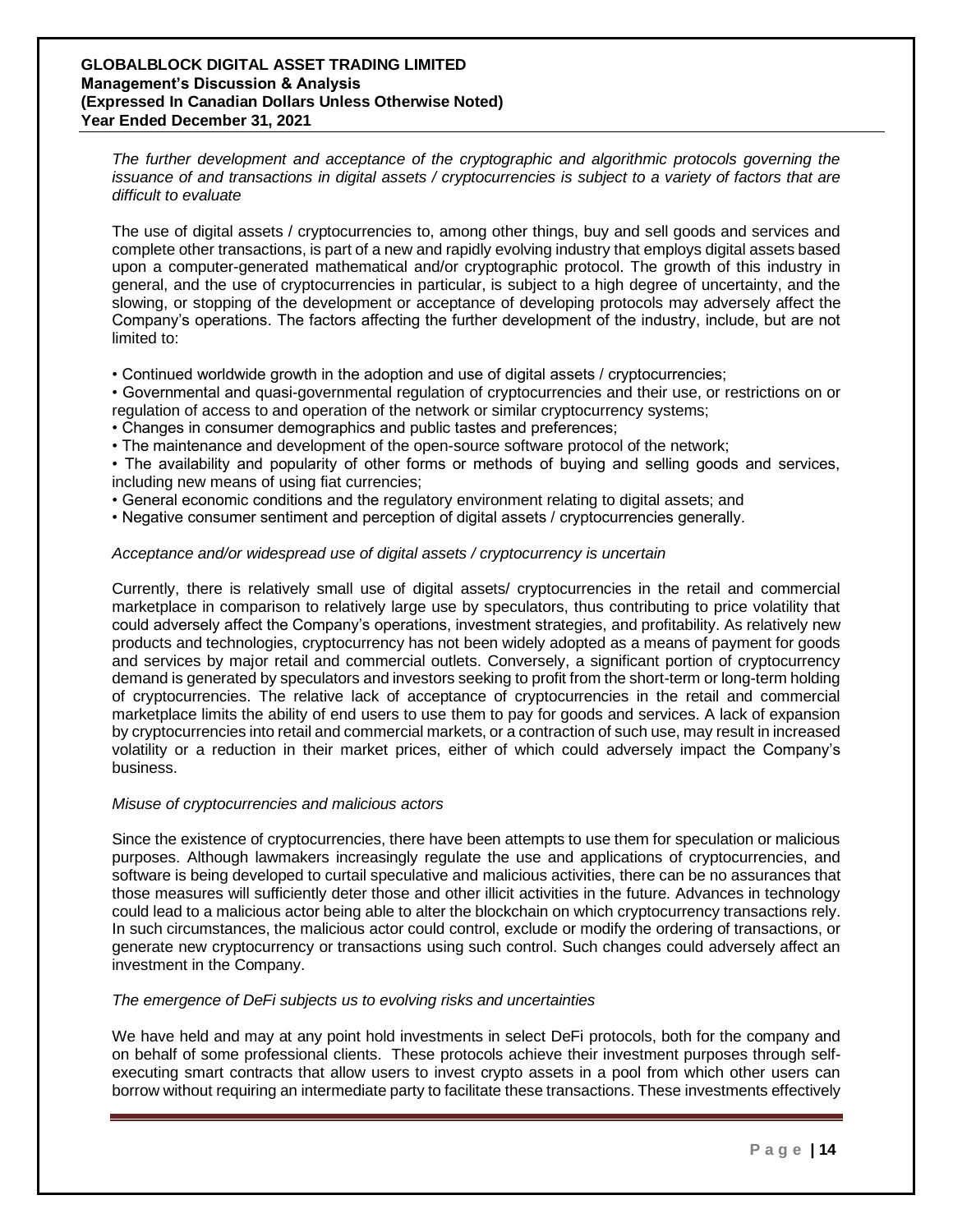earn interest to the investor by earning tokens for supplying liquidity to the protocol selected. These tokens fluctuate in their market price and the effective interest earned is dependent upon this price. These investments can generally be withdrawn with no restrictions. However, these DeFi protocols pose heightened regulatory concerns and are subject to various risks, including the risk that the underlying smart contract is insecure, the risk to lenders that excessive market moves could obliterate collateral held against these loans and that the investor will not be able to recover their initial investment, the risk that any token rewards may experience significant volatility, and the risk that fees build into the protocols can fluctuate and impact returns. If any of these risks materialize, investments in these DeFi protocols may be adversely impacted and all such investments may be lost.

DeFi refers to a variety of blockchain-based applications or protocols that provide for peer-to-peer financial services using smart contracts and other technology rather than such services being offered by central intermediaries. There are numerous DeFi applications and protocols, each with its own unique risks and uncertainties. Common DeFi applications include borrowing/lending digital assets and providing liquidity or market making in digital assets. DeFi applications and ecosystems are demonstrating how public blockchains and smart contracts can revolutionize financial services, but the nascent technology comes with several risks that could materially and adversely affect investments and trading strategies. It is difficult to quantify the amount of leverage that exists within the DeFi ecosystem and price volatility can result in deleveraging that moves asset prices dramatically. In addition, smart contracts may contain bugs which put funds at risk of theft or loss. Furthermore, in certain decentralized protocols, it may be difficult or impossible to verify the identity of a transaction counterparty necessary to comply with any applicable anti- money laundering, countering the financing of terrorism, or sanctions regulations or controls. The complexity and interconnectedness of digital asset networks, applications, and economic systems enables new forms of malicious attacks that leverage a feature or vulnerability of one system to attack another. Such an attack may take the form of a temporary manipulation of the price of certain digital assets that trigger second order behaviors, such as automatic collateral liquidations on decentralized applications or digital asset trading platforms. Such an attack could adversely affect investments. A malicious actor can exploit the structure of one or a series of smart contracts or applications in ways that do not technically constitute exploitation of a "bug" or flaw in the smart contract or application.

### *Uninsured or Uninsurable Risks*

The Company intends to insure its operations in accordance with technology industry practice. However, given the novelty of the business, such insurance may not be available, uneconomical for the Company, or the nature or level may be insufficient to provide adequate insurance cover. The Company may become subject to liability for hazards against which it cannot insure or against which it may elect not to insure because of high premium costs or for other reasons. The payment of any such liabilities would reduce or eliminate the funds available for operations. Payments of liabilities for which the Company does not carry insurance may have a material adverse effect on its financial position.

# *Pandemics and COVID-19*

The Company cautions that current global uncertainty with respect to the spread of COVID-19 and its effect on the broader global economy may have a significant negative effect on the Company. The rapid spread of COVID-19 may have a material adverse effect on global economic activity, and can result in volatility and disruption to global supply chains, operations, mobility of people and the financial markets, which could affect interest rates, credit ratings, credit risk, inflation, business, financial conditions, results of operations and other factors relevant to the Company.

# **Disclosure of Internal Controls**

Management has established processes to provide them with sufficient knowledge to support representations that they have exercised reasonable diligence to ensure that (i) the consolidated financial